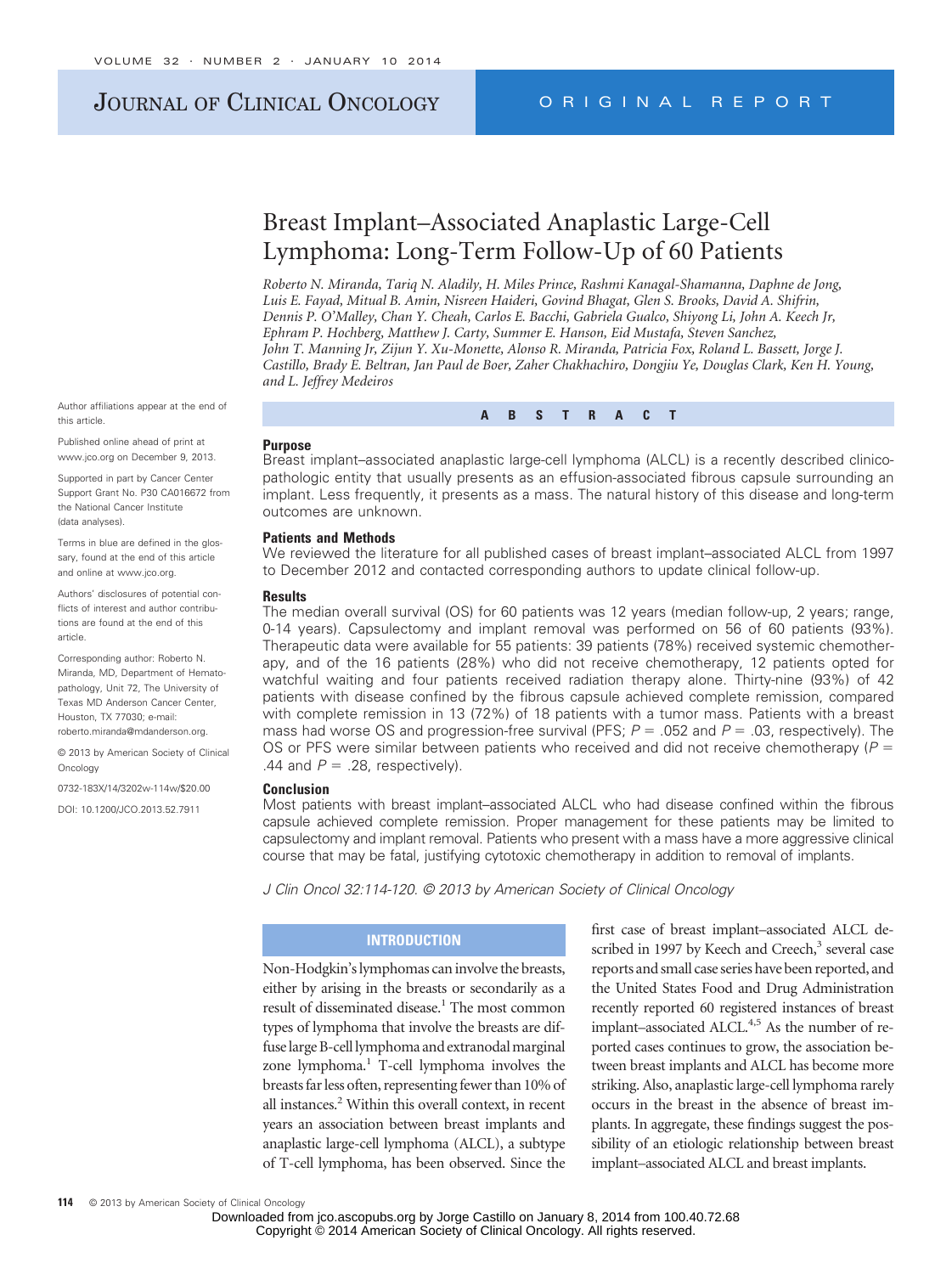The neoplastic nature of breast implant–associated ALCL is reflected in the morphology of the anaplastic cells, an aberrant T-cell immunophenotype, and the finding of monoclonal rearrangements of the T-cell receptor genes. Furthermore, in a few instances in which cells were cultured, clonal cytogenetic abnormalities were detected.<sup>6</sup> Very limited clinical follow-up is available, and therefore the natural history of this disease is unknown. Some studies, based on short-term clinical follow-up, have suggested that breast implant–associated ALCL is clinically indolent.<sup>7,8</sup> Rare case reports, in contrast, have raised concerns that this lymphoma can be aggressive.<sup>9,10</sup> As a result, the optimal approach for managing patients with breast implant–associated ALCL is controversial. Longer clinical follow-up of these patients might be useful to better define the natural history of breast implant–associated ALCL, and a review of management modalities applied to these patients could also help in clarifying appropriate management.

In this study, we report clinical follow-up of patients with breast implant–associated ALCL, including an update of patients whose data were published previously in the literature as well as newly identified patients who were not previously reported in the literature. These data contribute to a better understanding of the natural history of patients with breast implant–associated ALCL and may be helpful in designing the most appropriate approach for patient management.

# **PATIENTS AND METHODS**

We performed a literature search for all reports of breast implant–associated ALCL published between 1997 and December 2012 and we evaluated these reports to determine whether the lymphomas fulfilled the diagnostic criteria for breast implant–associated ALCL.<sup>2,11</sup> Breast implant–associated ALCL is defined as a neoplasm of large lymphoid cells with abundant cytoplasm and pleomorphic nuclei of T-cell lineage that uniformly expresses CD30 and is negative for anaplastic lymphoma kinase (ALK) protein or translocations involving the *ALK* gene at chromosome 2q23. In most patients, the tumor presents as an effusion around the breast implant. The tumor is not identified grossly but neoplastic cells are detected microscopically within the effusion or lining the fibrous capsule surrounding the implant. In a minority of patients, the tumor cells form a mass that is detected by radiologic or gross pathologic examination.<sup>12</sup> In our study, we included patients who presented with these described features, and we excluded reports of patients with ALK-negative ALCL whose disease was confined to skin, patients with breast tumors not adjacent to the fibrous capsule around an implant, or patients who had concomitant systemic disease at time of presentation.

The corresponding authors of all published cases of patients with breast implant–associated ALCL were contacted and invited to contribute updated pathologic and clinical information as well as treatment and follow-up data. During the course of our study, we encountered in our consultation practice additional patients with breast implant–associated ALCL and these patients are also included in this study. This study was approved by the institutional review board of MD Anderson Cancer Center.

Overall survival (OS) was calculated from time of diagnosis to death from any cause or to last follow-up for living patients. Progression-free survival (PFS) was calculated from time of diagnosis to progression or death or time of last clinical follow-up if patients remained progression-free. Overall and progression-free survival curves of different groups were analyzed by using the Kaplan-Meier survival curves and differences were compared using the logrank (Mantel-Cox) test. All statistical analyses were performed using SAS 9.3 for Windows. All differences with  $P \leq 0.05$  were considered to be statistically significant. Patients who died or developed tumor progression as documented in the previously published case reports were also included, even if no further follow-up was obtained for this patient subset because the clinical follow-up was definitive.

## **RESULTS**

### *Clinical Findings*

Since the first report in 1997 through December 2012, 50 patients with breast implant–associated ALCL were indexed in PubMed. Corresponding authors responded with additional clinical follow-up for 28 patients<sup>2,3,6,12-21</sup> and 16 patients reported previously<sup>9-12,22-26</sup> had a definitive end point; however, no follow-up was obtained for six reported patients. Together with the 16 new patients seen in consultation either at MD Anderson Cancer Center or diagnosed at different institutions in Australia, a total of 60 patients represent our study group and their clinicopathologic features are listed in Table 1.

All patients were women with a median age of 52 years (range, 28 to 87 years). The right breast was affected in 37 patients, the left in 20, and both sides were affected in one patient<sup>19</sup>; this data was not available for two patients. The reasons for breast implants were cosmetic in 34 patients and as part of reconstructive surgery, mostly for breast carcinoma, in 26 patients. The stage of breast carcinoma was known for 15 patients. Breast implants were filled with saline  $(n = 28)$  or silicone ( $n = 23$ ); this information was not available for nine patients. The surface of the implants was not known for 39 patients, whereas 21 patients received textured breast implants. The time interval from implantation to diagnosis of ALCL was available for 59 patients, and it ranged from 1 to 32 years (median, 9 years; mean, 10.9 years). The most frequent clinical presentation was effusion in 42 patients and a distinct mass (usually with associated effusion around implant) in 18 patients.

The presence of axillary lymphadenopathy was specifically addressed in 29 patients and was detected in 10 patients (34%). Lymph nodes were biopsied or excised for pathologic evaluation in eight patients: four were positive for lymphoma and four were negative. In the remaining two patients, axillary lymph nodes were considered to be positive by clinical and radiologic assessment and were not sampled for pathologic evaluation. Staging data were available for 59 patients (98%): 49 patients (83%) had stage I, six (10%) had stage II, and four (7%) had stage IV disease.

#### *Pathologic Findings*

The capsule was excised in 56 patients and initially was left in place in four patients. Gross examination could not identify a mass in 42 patients, but a distinct mass was detected in 18 patients.<sup>2,3,9,10,12,21-24,26</sup>The dimensions of the masses were available for nine patients and ranged from 0.5 to 10 cm (mean, 3.2 cm; median, 2 cm). $2,12,21,26$  In one additional patient, the mass was noted as "large,"<sup>10</sup> and in two more patients nodules were described. Information on size was not available in six patients.

Histologic examination revealed that the tumor was confined within the capsule in 42 patients. The ALCL cells were present as small clusters within the effusion and/or lining the fibrous capsule, but without growth as a distinct tumor mass. In 18 patients, a distinct mass of tumor cells within the thickness of the capsule or beyond the capsule was found. In these patients, there were confluent sheets or loose clusters of ALCL cells with a variable amount of necrosis or sclerosis. In both patient subsets, the lymphoma cells were large and anaplastic and included cells with horseshoe-shaped nuclei (so-called hallmark cells).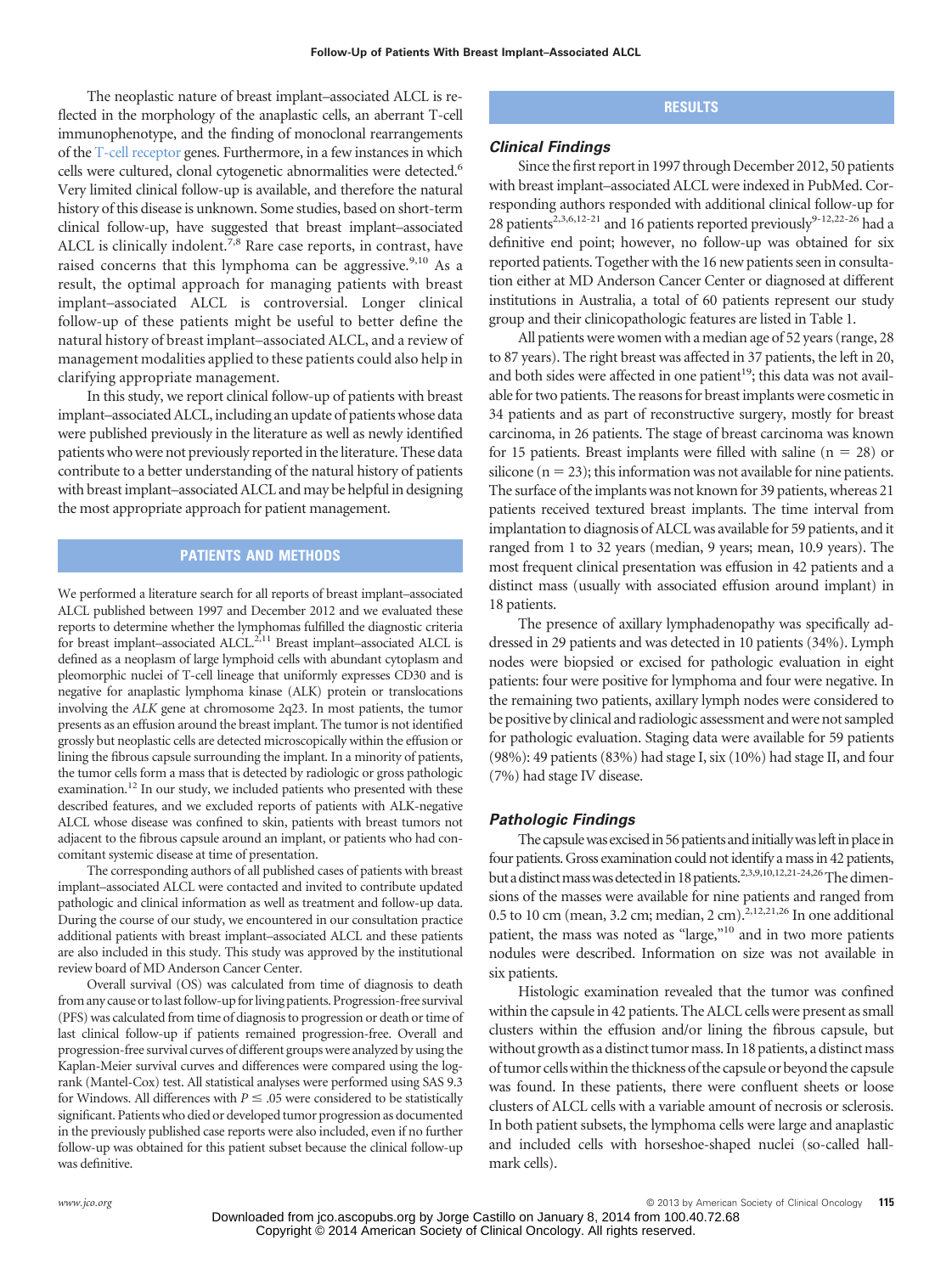#### **Miranda et al**

| Table 1. Breast Implant-Associated ALCL (1997-2012): Clinicopathologic                                                                                                                                                                                                                   | Features of 60 Patients |                                                                                                   |                        |               |
|------------------------------------------------------------------------------------------------------------------------------------------------------------------------------------------------------------------------------------------------------------------------------------------|-------------------------|---------------------------------------------------------------------------------------------------|------------------------|---------------|
| <b>Clinical Features</b>                                                                                                                                                                                                                                                                 |                         | No.                                                                                               |                        | %             |
| Age, years<br>Median<br>Range                                                                                                                                                                                                                                                            |                         |                                                                                                   | 52<br>28-87            |               |
| Side<br>Right<br>Left<br>Bilateral                                                                                                                                                                                                                                                       |                         | 31<br>20<br>1                                                                                     |                        |               |
| Reason for implants<br>Cosmetic<br>Breast cancer<br>Stage I<br>Stage II<br>Stage III<br>Carcinoma in situ<br>Stage, NA<br>Therapy for breast cancer<br>Surgical approach<br>Radical mastectomy<br>Mastectomy<br>Lumpectomy<br><b>NA</b><br>Chemotherapy or radiation<br>Yes<br><b>No</b> |                         | 34<br>26<br>5<br>3<br>1<br>6<br>11<br>22<br>9<br>8<br>$\overline{2}$<br>$\overline{4}$<br>15<br>5 |                        |               |
| <b>NA</b><br>Type of implant<br>Silicone<br>Saline                                                                                                                                                                                                                                       |                         | 6<br>51<br>23<br>28                                                                               |                        |               |
| Texture of implant<br>Textured<br><b>NA</b>                                                                                                                                                                                                                                              |                         | 21<br>39                                                                                          |                        |               |
| Interval to lymphoma diagnosis,<br>years<br>Median<br>Mean<br>Range                                                                                                                                                                                                                      |                         | 59                                                                                                | 9<br>10.9<br>$1 - 32$  |               |
| Clinical presentation<br>Effusion<br>Mass<br>Tumor size, cm<br>Mean<br>Median<br>Range<br>Not specified<br><b>NA</b>                                                                                                                                                                     |                         | 42<br>18<br>9<br>3<br>6                                                                           | 3.2<br>2<br>$0.5 - 10$ |               |
| Axillary lymphadenopathy<br>Yes<br>Positive<br>Negative<br>No                                                                                                                                                                                                                            |                         | 29<br>10<br>6<br>$\overline{4}$<br>19                                                             |                        | 34<br>66      |
| Stage of disease at presentation<br>L<br>11<br>IV<br><b>NA</b><br>Abbreviations: ALCL, anaplastic large cell lymphoma; NA, not available.                                                                                                                                                |                         | 59<br>49<br>6<br>$\overline{4}$<br>1                                                              |                        | 83<br>10<br>7 |

| <b>Table 2.</b> Therapy of 60 Patients With Breast Implant-Associated ALCL |  |  |  |  |
|----------------------------------------------------------------------------|--|--|--|--|
| Diagnosed Between 1997 and 2012                                            |  |  |  |  |

| Treatment                   | No. of Patients |
|-----------------------------|-----------------|
| Surgical procedure          |                 |
| Capsulectomy*               | 56              |
| Mastectomy                  | 5               |
| Plus axillary lymph node    |                 |
| dissection                  | 5               |
| None                        | $\overline{4}$  |
| Chemotherapy                |                 |
| Yes                         | 39              |
| <b>No</b>                   | 16              |
| <b>NA</b>                   | 5               |
| Radiation therapy<br>Yes    | 31              |
| <b>No</b>                   | 25              |
| <b>NA</b>                   | $\overline{4}$  |
| Chemotherapy plus radiation | 26              |
| Chemotherapy, no radiation  | 13              |
| No chemotherapy             | 16              |
| Watchful waiting            | 12              |
| Radiation only              | $\overline{4}$  |
| SCT <sup>+</sup>            | 8               |
| Autologous                  | 6               |
| As salvage therapy          | $\overline{4}$  |
| No SCT                      | 39              |
| <b>NA</b>                   | 13              |
| Chemotherapy details        |                 |
| Chemotherapy, not specified | 7               |
| CHOP and CHOP-like          | 31              |
| <b>CHOP</b>                 | 30              |
| CHOEP                       | 1               |
| CHOP and ICE‡               | 3               |
| CHOP, ICE, ‡ and CY ‡       | 1               |
| Hyper-CVAD‡                 | 1               |
| No. of cycles               |                 |
| 6                           | 22              |
| 5<br>$\overline{4}$         | 1<br>1          |
| 3                           | 4               |
| <b>NA</b>                   | 11              |
|                             |                 |

Abbreviations: ALCL, anaplastic large cell lymphoma; CVAD, cyclophosphamide, vincristine, doxorubicin, dexamethasone; CHOP, cyclophosphamide, hydroxydaunorubicin, vincristine, and prednisone/prednisolone; CHOEP, CHOP and etoposide; CY, cytoxan; ICE, ifosfamide, carboplatin, etoposide; NA, not available; OS, overall survival; PFS, progression-free survival; SCT, stem-cell transplantation.

- Two instances of capsulectomy performed after chemotherapy failure. †Six patients with autologous SCT; four patients received SCT as salvage therapy.

‡Chemotherapy after relapse or CHOP failure.

All tumors were uniformly and strongly positive for CD30  $(n =$ 60) and had a T-cell immunophenotype ( $n = 60$ ). All 57 tumors tested for ALK were negative. Twenty-nine tumors were assayed for T-cell receptor  $\gamma$  chain gene rearrangements by polymerase chain reaction methods; 28 tumors (97%) were monoclonal and one (3%) was polyclonal.

## *Therapy and Clinical Follow-Up*

A summary of the therapies employed for all 60 patients is listed in Table 2. Fifty-six (93%) of 60 patients underwent capsulectomy. In addition, five patients also had mastectomy (one patient's was radical)

Downloaded from jco.ascopubs.org by Jorge Castillo on January 8, 2014 from 100.40.72.68 Copyright © 2014 American Society of Clinical Oncology. All rights reserved.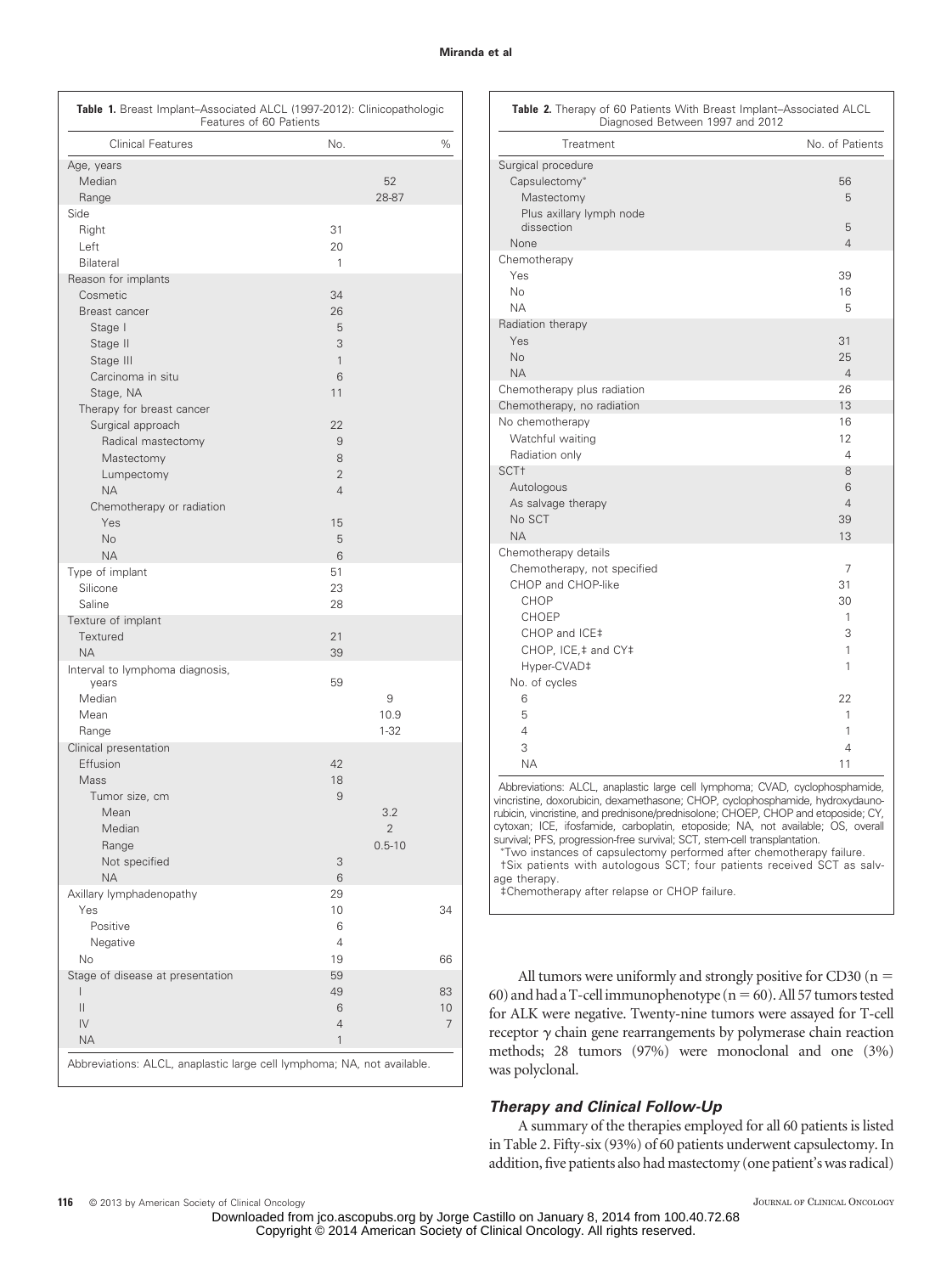and five patients underwent axillary lymph node dissection. Information for adjuvant therapy was available for 55 patients. Chemotherapy was administered to 39 (71%) of 55 patients and local radiation therapy was given to 31 (55%) of 56 patients. Details of the chemotherapeutic regimens and schedules were available for 32 patients and were unavailable for seven patients; the data are summarized in Table 2. Twenty-six (47%) of 55 patients received both chemotherapy and radiation therapy and four patients received radiation therapy only (one at time of local relapse). Autologous stem-cell transplantation was performed in eight patients. Twelve patients opted out of therapy beyond implant removal and capsulectomy; they are undergoing watchful waiting. Thus, including the four patients who did receive radiation therapy only, a total of 16 patients did not receive chemotherapy.

Longer or updated clinical follow-up or a definitive end point was obtained for all 60 patients and is listed in Table 3. The follow-up period for the 60 patients in this study ranged from 0.1 to 14 years, with median and mean follow-up times of 2 and 3.1 years, respectively. The median OS for all patients is 12 years (Fig 1A). The median OS for 18 patients with mass was also 12 years, but OS was not reached for patients without tumor mass ( $P = .052$ ; Fig 1C); however statistical significance was reached for the 3- and 5-year survival rates ( $P =$ .0308). The median PFS for all patients could not be estimated because the survival curve remained above 50% (Fig 1B); median PFS was 1.8 years for patients with a mass and was not reached for patients without a mass ( $P = 0.005$ ; Fig 1D). The 3- and 5-year OS rates were 97% and 92%, respectively.

For the 42 patients with localized disease confined by the fibrous capsule, six patients (14%) experienced disease relapse; of which two patients had persistence of disease at last follow-up, one patient died of unrelated causes 7 years after relapse, and three patients achieved complete remission at last follow-up. Thus, overall, 39 (93%) of 42 patients without a mass achieved complete remission at last follow-up. In contrast, nine (50%) of 18 patients with a mass experienced disease relapse; of which three (17%) of 18 patients died, two (11%) of 18 had persistence of disease at last follow-up, and four (22%) of 18 achieved complete remission after chemotherapy. Thus, overall, 13 (72%) of 18 patients with a mass achieved complete remission at last follow-up.

For the entire patient cohort, no other significant statistical associations were detected when outcome was compared with clinical and pathologic information. There were no significant associations with patient age, side of lymphoma, reason for implants (cosmetic *v* reconstructive surgery), implant type (silicone *v* saline; textured *v* nontextured), time interval from implant to lymphoma, and treatment with chemotherapy. For the latter comparison, 39 (71%) of 55 patients received chemotherapy, 26 of whom also received local radiation therapy, and the remaining 16 patients (29%) did not receive chemotherapy, including 12 patients (22%) who chose watchful waiting and four (7%) who received local radiation therapy but not chemotherapy. Acomparison between patients who received chemotherapy and patients who did not receive any chemotherapeutic regimen revealed no difference in OS ( $P = .44$ ; Fig 1E) or PFS ( $P = .28$ ; Fig 1F). The median and mean follow-up of the 16 patients who did not receive chemotherapy was 1.5 and 1.9 years, respectively (range, 0.1 to 10 years). The 12 patients who opted for watchful waiting had a median follow-up period of 1 year (range, 0.1 to 10 years).

Three patient deaths in this study occurred in the subset of patients who received chemotherapy; therapy information is not

| Table 3. Follow-Up and Outcome of 60 Patients With Breast |
|-----------------------------------------------------------|
| Implant-Associated ALCL Diagnosed Between 1997 and 2012   |

| Survival                                                                   | Value              |
|----------------------------------------------------------------------------|--------------------|
| Follow-up, years                                                           |                    |
| Original publication                                                       |                    |
| Median                                                                     | 0.8                |
| Mean                                                                       | 1.3                |
| <b>SD</b>                                                                  | 1.8                |
| Range                                                                      | $0 - 9$            |
| Updated follow-up                                                          |                    |
| Median                                                                     | $\overline{2}$     |
| Mean                                                                       | 3.1                |
| <b>SD</b>                                                                  | 3.2                |
| Range                                                                      | $0.1 - 14$         |
| OS, years                                                                  |                    |
| Median OS                                                                  | 12                 |
| OS patients with no mass                                                   | Not reached        |
| OS patients with mass                                                      | 12                 |
| OS patients with no mass $>$ OS patients with                              |                    |
| mass                                                                       | $P = .052$         |
| Survival                                                                   |                    |
| Survival with no mass, % of patients                                       |                    |
| 3-year                                                                     | 100                |
| 5-year                                                                     | 100                |
| Survival with mass, % of patients                                          |                    |
| 3-year                                                                     | 82                 |
| 5-year                                                                     | 75                 |
| Overall survival, % of patients                                            |                    |
| 3-year                                                                     | 97                 |
| 5-year                                                                     | 92                 |
| OS patients no mass $>$ OS patients mass                                   |                    |
| 3-year                                                                     | $P = .0308$        |
| 5-year<br><b>PFS</b>                                                       | $P = .0308$        |
| Median PFS                                                                 |                    |
| PFS patients with mass                                                     | Not reached<br>1.8 |
|                                                                            | Not reached        |
| PFS patients without mass                                                  |                    |
| PFS patients with no mass $>$ PFS patients with<br>mass                    | $P = .005$         |
| Effect of chemotherapy, patients who received                              |                    |
| chemotherapy v patients who did not receive<br>chemotherapy                |                    |
| OS ( $n = 55$ ); deaths ( $n = 3$ )                                        | $P = .44$          |
| PFS (n = 55); events (n = 15)                                              | $P = .28$          |
| Abbreviations: ALCL, anaplastic large-cell lymphoma; OS, overall survival; |                    |

PFS, progression-free survival; SD, standard deviation.

available for one patient. All 16 patients who did not receive chemotherapy were alive and in complete remission at last follow-up, including one patient who initially opted for watchful waiting and subsequently developed local relapse for which she was treated with local radiation therapy. This patient achieved complete remission and was free of disease at last follow-up, 1.5 years after initial diagnosis.

# **DISCUSSION**

Breast implant–associated ALCL is a rare type of lymphoma that was initially described in 1997.<sup>3</sup> The incidence of developing breast implant–associated ALCL among patients with breast implants is low and, according to a study in the Netherlands, the incidence is 1 in

Downloaded from jco.ascopubs.org by Jorge Castillo on January 8, 2014 from 100.40.72.68 Copyright © 2014 American Society of Clinical Oncology. All rights reserved.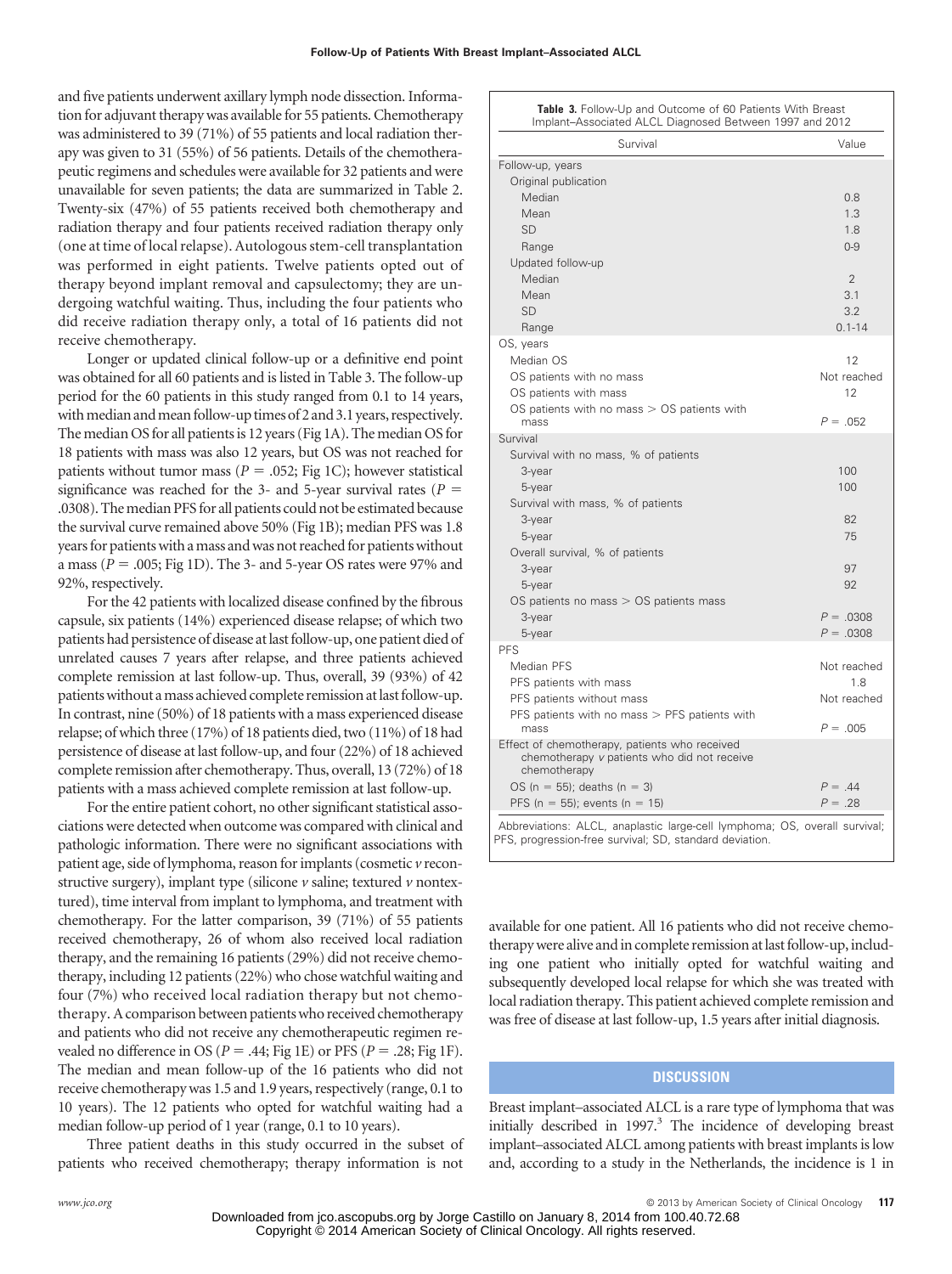

**Fig 1.** Breast implant–associated anaplastic large-cell lymphoma. (A) Overall survival (OS) for all patients. (B) Progression-free survival (PFS) for 60 patients with long-term follow-up. (C) Comparison of OS between patients with and without grossly detected tumor mass. (D) Comparison of PFS between patients with and without grossly detected tumor mass. (E) Comparison of OS between patients who received and who did not receive chemotherapy. (F) Comparison of PFS between patients who received and who did not receive chemotherapy.

500,000 women who have received breast implants.<sup>12</sup> Systematic studies on the incidence of this disease in the United States are not available, and current reports may underestimate the incidence of this tumor, a trend that results in part because recommendations for pathologic examination of tissues excised during cosmetic surgery are not standardized. A survey of 413 institutions in 1999, mostly in the United States, showed that approximately 10% of institutions had policies that exempt submitting "mammary implants" for pathologic examination, and slightly over 60% of institutions had policies that recommend "mammary implants" for gross examination only.<sup>27</sup>

We present the longest clinical follow-up for a group of patients with breast implant–associated ALCL currently available in the literature. Our data show that most patients achieve complete remission, which can be considered as a cure of disease after initial therapeutic measures. Only four patients (6.7%) in this patient cohort died; three patients whose deaths were attributable to disease and one of

Downloaded from jco.ascopubs.org by Jorge Castillo on January 8, 2014 from 100.40.72.68 Copyright © 2014 American Society of Clinical Oncology. All rights reserved.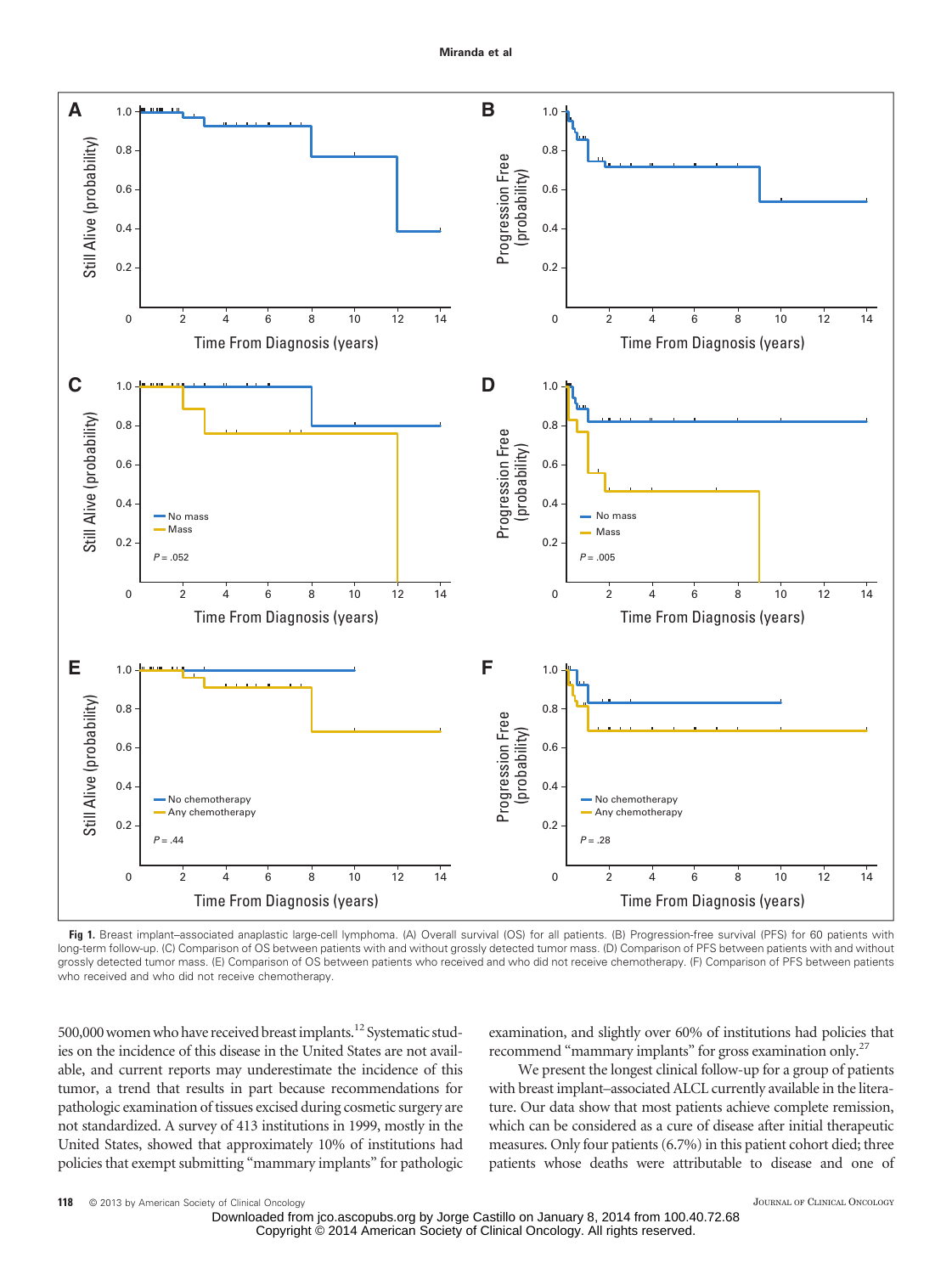unrelated causes. We also show an association between clinical presentation and subsequent disease course. In 42 patients who presented with disease confined within the fibrous capsule, 39 patients (93%) achieved complete remission, mostly with subsequent disease-free survival, and were alive at last clinical follow-up, whereas only one patient (2%) died of unrelated causes. In contrast, among 18 patients who presented with a mass, 13 patients (72%) achieved complete remission ( $P = .18$ ) and, although some patients had recurrent or persistent disease, only three patients (17%) died as a result of their disease.

To address the possible effect of chemotherapy, we compared OS and PFS of 39 patients who received chemotherapy versus 16 patients who did not receive chemotherapy; in this latter group there were four patients who received local radiation therapy only. Patients who received chemotherapy did not show better overall or progression-free survival when compared with patients who did not receive chemotherapy ( $P = .44$  and  $P = .28$ , respectively). Clinical follow-up of patients who opted for watchful waiting after capsulectomy  $(n = 12)$  or who received radiation therapy only  $(n = 4)$  showed that all these patients achieved complete remission (median follow-up, 1.5 years; mean, 1.9 years; range, 0.1 to 10 years).

Based on the data we present that most patients with breast implant–associated ALCL achieve complete remission and have excellent progression-free survival, and that patients with highstage disease or relapsed disease can often be treated successfully, we suggest that a conservative approach to patient management may be best. Perhaps the approach to patients with breast implant– associated ALCL might be similar to the model used for cutaneous CD30-positive T-cell lymphoproliferative disorders,<sup>28</sup> and breast implant–associated ALCL could be designated as a CD30+T-cell lymphoproliferative disorder associated with a breast implant. The diagnosis of ALCL could be reserved for patients with a tumor mass or advanced stage disease who are most likely to require aggressive therapy.

Despite the apparent strong association between breast implants and ALCL that typically surrounds the implants, suggesting an etiologic relationship, the cause of breast implant–associated ALCL is unknown. Breast implants have been used since the early 1960s and there are no reports of breast implant–associated ALCL between 1964 and 1991.<sup>29</sup> Epidemiologic studies before 1996 did not find an association between breast implants and an increased risk of breast cancer,<sup>30</sup> and the index case of breast implant–associated ALCL was first reported in 1997.<sup>3</sup> Possible explanations include a long interval between implant and ALCL genesis, an increased number of women who receive implants as they became more accepted and accessible, or a change in the type of implant.

In summary, we present an updated analysis with longer clinical follow-up of 60 patients with breast implant–associated ALCL. These

# **REFERENCES**

**1.** Talwalkar SS, Miranda RN, Valbuena JR, et al: Lymphomas involving the breast: A study of 106 cases comparing localized and disseminated neoplasms. Am J Surg Pathol 32:1299-1309, 2008

**2.** Miranda RN, Lin L, Talwalkar SS, et al: Anaplastic large cell lymphoma involving the breast: A clinicopathologic study of 6 cases and review of the data suggest that there are two patient subsets. Most patients who present with an effusion around the implant, without a tumor mass, achieve complete remission and excellent disease-free survival. A smaller subset of patients presents with a tumor mass associated with the fibrous capsule and are more likely to have clinically aggressive disease. We suggest that patients without a mass may benefit from a conservative therapeutic approach, perhaps removal of the implant with capsulectomy alone, whereas patients with a tumor mass may need removal of the implants and systemic therapy that still needs to be defined. Although our study expands the follow-up and outcomes of most patients with breast implant–associated ALCL reported in the literature, the median follow-up time of 2 years for these patients is still short and it will be valuable to follow this patient cohort for a longer period of time.

# **AUTHORS' DISCLOSURES OF POTENTIAL CONFLICTS OF INTEREST**

*Although all authors completed the disclosure declaration, the following author(s) and/or an author's immediate family member(s) indicated a financial or other interest that is relevant to the subject matter under consideration in this article. Certain relationships marked with a "U" are those for which no compensation was received; those relationships marked with a "C" were compensated. For a detailed description of the disclosure categories, or for more information about ASCO's conflict of interest policy, please refer to the Author Disclosure Declaration and the Disclosures of Potential Conflicts of Interest section in Information for Contributors.* **Employment or Leadership Position:** Dennis P. O'Malley, Clarient/GE Healthcare (C) **Consultant or Advisory Role:** Glen S. Brooks, Sientra (C) **Stock Ownership:** None **Honoraria:** None **Research Funding:** None **Expert Testimony:** None **Patents:** None **Other Remuneration:** None

# **AUTHOR CONTRIBUTIONS**

**Conception and design:** Roberto N. Miranda, Ken H. Young, L. Jeffrey Medeiros

**Provision of study materials or patients:** L. Jeffrey Medeiros **Collection and assembly of data:** Roberto N. Miranda, Tariq N. Aladily, H. Miles Prince, Daphne de Jong, Luis E. Fayad, Mitual B. Amin, Nisreen Haideri, Govind Bhagat, Glen S. Brooks, David A. Shifrin, Dennis P. O'Malley, Chan Y. Cheah, Carlos E. Bacchi, Gabriela Gualco, Shiyong Li, John A. Keech, Ephram P. Hochberg, Matthew J. Carty, Summer E. Hanson, Eid Mustafa, Steven Sanchez, John T. Manning, Zijun Y. Xu-Monette, Jan Paul de Boer, Zaher Chakhachiro, Dongjiu Ye, Douglas Clark, L. Jeffrey Medeiros

**Data analysis and interpretation:** Roberto N. Miranda, Rashmi Kanagal-Shamanna, Alonso R. Miranda, Patricia Fox, Roland L. Bassett, Jorge J. Castillo, Brady E. Beltran, Ken H. Young, L. Jeffrey Medeiros **Manuscript writing:** All authors

**Final approval of manuscript:** All authors

literature. Arch Pathol Lab Med 133:1383-1390, 2009 **3.** Keech JA Jr, Creech BJ: Anaplastic T-cell

lymphoma in proximity to a saline-filled breast implant. Plast Reconstr Surg 100:554-555, 1997

**4.** US Food and Drug Administration: Anaplastic large cell lymphoma (ALCL) in women with breast implants: Preliminary FDA findings and analyses. 2013. [www.fda.gov/MedicalDevices/ProductsandMedical](www.fda.gov/MedicalDevices/ProductsandMedicalProcedures/ImplantsandProsthetics/BreastImplants/ucm239995.htm) [Procedures/ImplantsandProsthetics/BreastImplants/](www.fda.gov/MedicalDevices/ProductsandMedicalProcedures/ImplantsandProsthetics/BreastImplants/ucm239995.htm) [ucm239995.htm](www.fda.gov/MedicalDevices/ProductsandMedicalProcedures/ImplantsandProsthetics/BreastImplants/ucm239995.htm)

**5.** US Food and Drug Administration: FDA medical device communication: Reports of anaplastic large cell lymphoma (ALCL) in women with breast implants. 2013. [www.fda.gov/MedicalDevices/ProductsandMedical](www.fda.gov/MedicalDevices/ProductsandMedicalProcedures/ImplantsandProsthetics/BreastImplants/ucm064461.htm) [Procedures/ImplantsandProsthetics/BreastImplants/](www.fda.gov/MedicalDevices/ProductsandMedicalProcedures/ImplantsandProsthetics/BreastImplants/ucm064461.htm) [ucm064461.htm](www.fda.gov/MedicalDevices/ProductsandMedicalProcedures/ImplantsandProsthetics/BreastImplants/ucm064461.htm)

**6.** Lechner MG, Lade S, Liebertz DJ, et al: Breast implant-associated, ALK-negative, T-cell, anaplastic, large-cell lymphoma: Establishment and characterization of a model cell line (TLBR-1) for this newly emerging clinical entity. Cancer 117:1478-1489, 2011